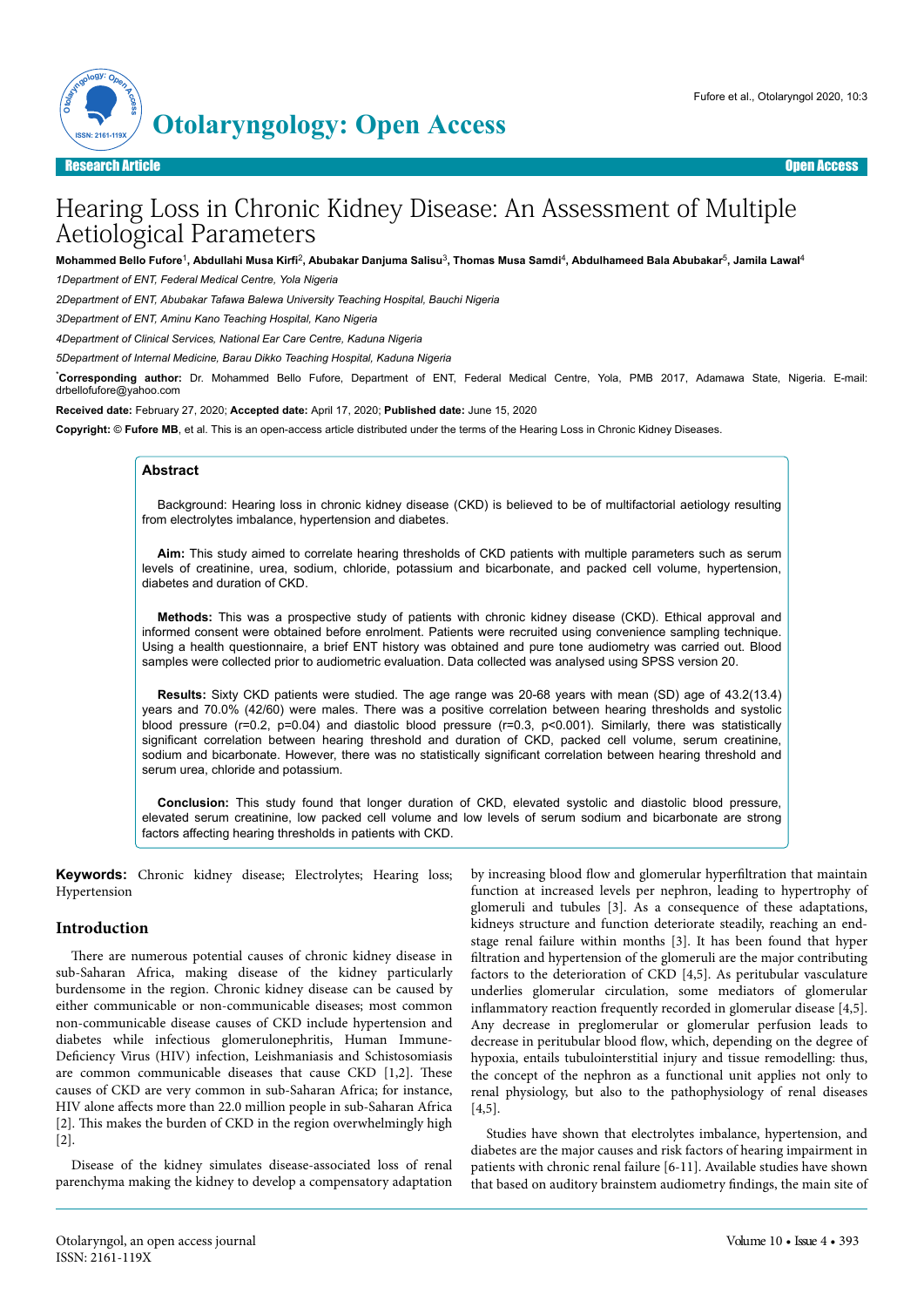lesion is cochlear and to some extent, retro-cochlear [7]. However, lack of correlation between blood measures and hearing function hinders a detailed explanation of the mechanism causing hearing impairment in CKD [7]. Getland et al. [12] tried to explain that, on the basis that low tone SNHL is known to be a feature of endolymphatic hydrops and that hydrops is influenced by fluid balance (the glycerol dehydration test) and suggest that it is possible that endolymphatic hydrops may be part of the pathological process

Some studies have shown that patients with long standing renal disease had higher chances of acquiring hearing impairment than the healthy controls even after excluding other risk factors such as hypertension, electrolyte abnormalities, diabetes and proteinuria [9,13]. However, there is paucity of literature on possible causes of hearing loss among adult patients with chronic kidney disease in our environment. This study aimed to correlate hearing thresholds of CKD patients with multiple parameters such as serum levels of creatinine, urea, sodium, chloride, potassium and bicarbonate, and packed cell volume, hypertension, diabetes and duration of CKD.

## **Participants and Methods**

This was a prospective, hospital-based study of patients with chronic kidney disease in a tertiary hospital in Kaduna Nigeria. The study was carried out over a one year period (December, 2017 to November, 2018). Ethical approval was obtained from the hospital's Health Research Ethics Committee and Kaduna State Ministry of Health Ethics Committee (HREC Ref. No. 18-0004 and MOH/ADM/744/ VOL.1/510). Informed consent was obtained from the patients.

Convenience sampling technique was used and sample size was calculated using Fisher's formula:  $n=Z^2pq/d^2$  where p=prevalence  $(3.6\%)$  [14], q=p-1, Z=standard normal deviate, which is 1.96 at 95% confidence interval and d=degree of precision at 95% confidence interval. Thus:  $n=(1.96)^{2} \times 0.036 \times 0.964/(0.05)^{2}=53$  plus 10% attrition  $(53/100\times10=5.3)$ . The minimum sample size required for this study was 58; however, the figure was rounded to 60. Information on demography, history, examination and pure tone audiometry were carried out. This study recruited patients with chronic kidney disease (i.e. GFR=59 ml/min/1.73m2 and below), regardless of whether they were newly diagnosed or were on follow-up visits. Blood samples for levels of serum creatinine, urea, sodium, potassium, chloride and bicarbonate, and packed cell volume were collected prior to audiometric evaluation.

Those with stage I and II kidney disease (i.e. GFR=60 ml/min/ 1.73m<sup>2</sup> and above), and patients with history of ear disease, exposure to loud noise, and those who were too ill to undergo an audiometric test and those with type B or C tympagrams were excluded from the study.

The pure tone audiometry was carried out using a Diagnostic Audiometer (Model Graphic digi-IS, USA), calibrated to ISO standard. The test was carried out in the quietest room in the hospital where the mean ambient noise level of the test room was 33.2dB (less than 40dB) using a calibrated sound pressure level meter, Model TES1350A made in Taiwan [15].

The patients that were tested were seated on a chair in the test room and the procedure was clearly explained to each patient before commencement. The patients wore the headphones and signified on hearing the tone by pressing on a small hand-held button as soon as the tone was heard. Pure tones were delivered to each ear consecutively

The test was first conducted for the right ear at 1KHz, then 2KHz, 4KHz, 6KHz, 8KHz, then 0.5KHz and 0.25KHz in that order. The test started at 40dB HL, if audible then was reduced in 10dB steps till no response occurred, then it was increased in 5dB steps till a response occurred and the results were plotted  $[16,17]$ . The left ear was then tested and the same process for air conduction was repeated. For bone conduction (BC) test, the bone vibrator was placed on the mastoid bone of the test ear (the worse ear on AC) delivering different tones for each of the speech frequencies (0.5, 1, 2, 4 KHz) [16,17]. The results of the audiometric tests for each ear were recorded separately on an audiogram. For air-conduction test, frequencies recorded include 0.25-8 KHz while for bone-conduction test, the frequencies recorded include 0.5-4 KHz. The pure tone average was calculated for each ear at speech frequencies of 0.5, 1, 2 and 4 KHz [16,17].

The classification of hearing threshold was as follows; Normal threshold  $(\leq 25$  dB), mild hearing loss (26-40 dB), moderate hearing loss (41-55 dB), moderately-severe hearing loss (56-70 dB), severe hearing loss (71-91 dB) and profound hearing loss (>91 dB)[6,11,18]. All those with 25dBHL or less were considered to have normal hearing thresholds while those with more than 25dBHL were considered to have abnormal hearing thresholds. The hearing-threshold of the patients were then compared with the various haematological indices.

The data was analysed using the Statistical Product and Service Solutions (SPSS) software IBM SPSS Statistics for Windows, version 20 (IBM Corp, Armonk, N.Y, USA). Pearson's correlation and Chi-square test were used for statistical analysis and the level of statistical significance was set at P-value of <0.05.

# **Results**

Sixty chronic kidney disease patients were studied. The minimum age of the patients was 20 and the maximum was 68 years with mean (SD) age of 43.2(13.4) years. Forty-two (70.0%, 42/60) were males and 18/60 (30.0%) were females with a male: female ratio of 2.3:1 (see Table 1).

| Age group          | Frequency | Percent |
|--------------------|-----------|---------|
| 18-27 years        | 10        | 16.7    |
| 28-37 years        | 10        | 16.7    |
| 38-47 years        | 18        | 30.0    |
| 48-57 years        | 13        | 21.7    |
| 58 years and above | 9         | 15.0    |
| Total              | 60        | 100     |
| <b>Sex</b>         |           |         |
| <b>Males</b>       | 42        | 70.0    |
| Females            | 18        | 30.0    |
| Total              | 60        | 100     |

Table 1: Age and sex distribution of participants.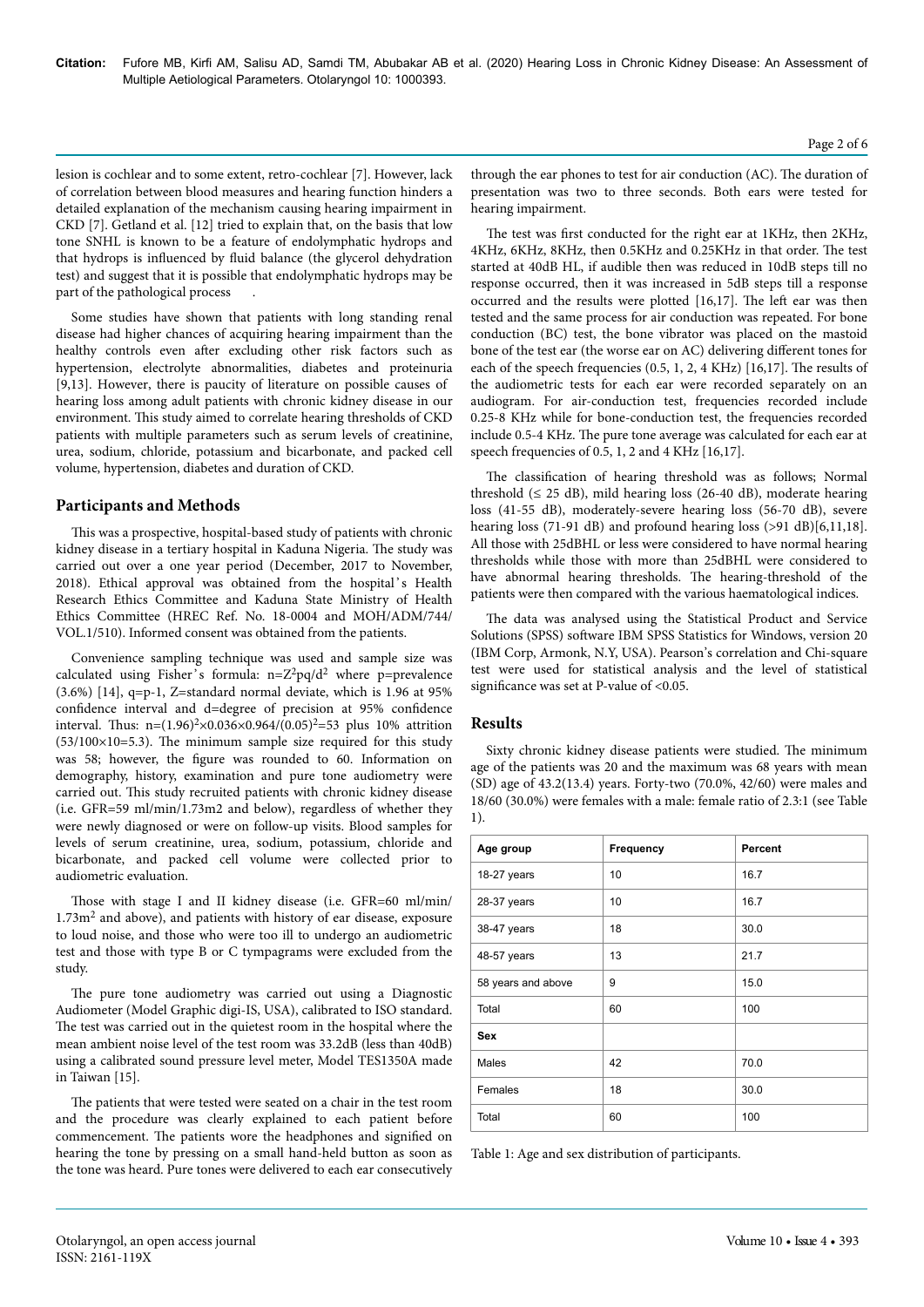Fifty-one (68.3%, 41/60) of the patients were hypertensive.

Table 2 showed subjects with hypertension with or without hearing loss and those without hypertension with or without hearing loss.

| <b>Hearing Threshold</b> |               |                         |               |                    |            |  |  |  |
|--------------------------|---------------|-------------------------|---------------|--------------------|------------|--|--|--|
|                          |               | Normal ( $\leq$ 25dBHL) |               | Abnormal (>25dBHL) |            |  |  |  |
| <b>Hypertension</b>      | Frequenc<br>у | Percent                 | Frequenc<br>у | Percent            | Total      |  |  |  |
| Hypertensive             | 21            | 41.2                    | 30            | 58.8               | 51(100%)   |  |  |  |
| Not<br>hypertensive      | 5             | 55.6                    | 4             | 44.4               | $9(100\%)$ |  |  |  |

Table 2: Hearing threshold versus blood pressure

The minimum systolic blood pressure (SBP) was 110 mmHg and the maximum was 210 mmHg with mean (SD) SBP of 159.0(21.1) mmHg. Pearson correlation showed a weak positive relationship between SBP and hearing threshold and was statistically significant (r=0.2, p=0.04). The diastolic blood pressure (DBP) ranged between 70 and 120 mmHg with a mean (SD) DBP of 99.8(12.3) mmHg. Again, the correlation coefficients between DBP and hearing threshold revealed a weak positive relationship ( $r=0.3$ ) and was statistically significant ( $p<0.001$ ).

Sixteen (26.7%, 16/60) subjects had diabetes while 44 (73.3%, 44/60) subjects were not diabetic. Of the 16 subjects with diabetes, 9/16 (56.2%) had normal hearing thresholds while 7/16 (43.8%) had hearing loss. Of the 44 subjects without diabetes, 27/44 (61.4%) had hearing loss and 17/44 (38.6%) had normal hearing thresholds. The difference was not statistically significant ( $x^2$ =1.5, p=0.22).

The minimum duration of diagnosis of CKD was three months and the maximum was 96 months with mean (SD) duration of 12.3(17.9) months. The Pearson correlation coefficients between hearing threshold and duration of CKD revealed that the longer the duration of CKD, the worse the hearing threshold. The correlation showed a weak positive correlation (r=0.3) and was statistically significant  $(p<0.001)$ .

Table 3 shows the relationship between hearing threshold and duration of CKD.

|                        |                        | <b>Duration of CKD</b> | HT of BHE |
|------------------------|------------------------|------------------------|-----------|
| <b>Duration of CKD</b> | Pearson<br>Correlation | 1                      | 0.294     |
|                        | Sig (2-tailed)         |                        | 0.001     |
|                        | N                      | 60                     | 60        |
| HT of BHE              | Pearson<br>Correlation | 0.294                  | 1         |
|                        | Sig (2-tailed)         | 0.001                  |           |
|                        | N                      | 60                     | 60        |
|                        |                        |                        |           |

Table 3: Relationship between hearing threshold and duration of CKD.

CKD=chronic kidney disease, HT=hearing threshold, BHE=better hearing ear, N=number of patients

The packed cell volume (PCV) of the patients ranged between 16 and 36 percent with a mean (SD) PCV of 28.1(4.7) percent. The Pearson correlation coefficients between hearing threshold of better hearing ear and packed cell volume showed that there was a moderately negative relationship and was statistically significant (r=  $-0.5$ ,  $p<0.001$ ).

Figure 1 showed the relationship between PCV and hearing threshold of better hearing ear.



Figure 1: Relationship between packed cell volume and pure tone average of better hearing ear.

The serum creatinine of the patients ranged between 152 and 1797 µmol/l with a mean (SD) creatinine of 495.5(340.5) µmol/l. The Pearson correlation coefficients between hearing threshold of the better hearing ear and serum creatinine level showed that there was a moderately positive correlation  $(r=0.5)$  and was statistically significant  $(p<0.001)$ .

The serum urea ranged between 8.6 and 47.9 mmol/l with mean (SD) of 21.3(10.4) mmol/l. There was no statistically significant correlation between serum urea level and hearing threshold of better hearing ear ( $r=0.09$ ,  $p=0.46$ ).

Figure 2 shows the relationship between hearing threshold and serum urea level.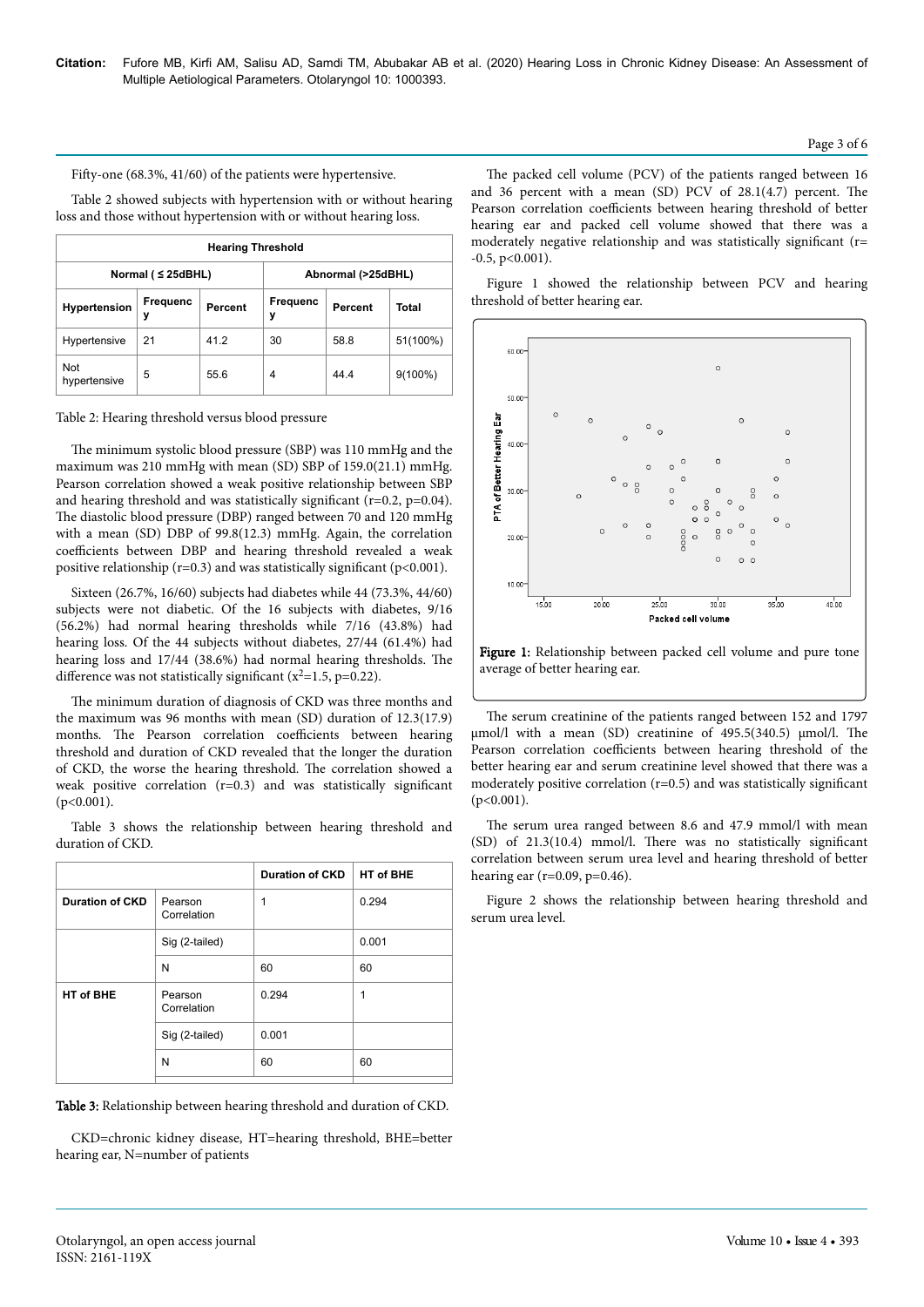

Figure 2: Relationship between pure tone average of better hearing ear and level of serum urea.

The hearing threshold of better hearing ear and serum sodium showed weak negative correlation and was statistically significant (r= -0.2, p=0.02). Similarly, serum bicarbonate and hearing threshold of better hearing ear also showed a weak negative relationship and was statistically significant ( $r = -0.2$ ,  $p=0.04$ ).

However, serum chloride and hearing threshold of better hearing ear showed no relationship ( $r = -0.03$ ) and was not statistically significant (p=0.73). Similarly, the correlation between serum potassium and hearing threshold of better hearing ear also showed no relationship ( $r=0.04$ ) and was not statistically significant ( $p=0.62$ ).

# **Discussion**

Some researchers have hypothesized that hearing impairment resulting from cochlear dysfunction could be attributed to a combination of factors such as serum creatinine levels, serum urea and fluid and electrolytes imbalance, as well as concomitant comorbidities such as diabetes and hypertension [18,19].

Hypertension has been known to be a main cause or consequence of chronic kidney disease [20]. Studies have shown that high pressure in the vascular system may cause increase in blood viscosity leading to reduction in the capillary blood flow and subsequent reduction in oxygen transport leading to cochlea hypoxia and loss of outer hair cells leading to sensorineural hearing loss [21]. In this study, 85.0% of the subjects with CKD had high blood pressure. This study further showed that increased systolic blood pressure (SBP) and diastolic blood pressure (DBP) were significantly associated with hearing loss. Bendo et al. [13] also found a correlation between SBP and sensorineural hearing loss. All their patients that had SNHL had systolic blood pressure more than 160mmHg. Seo et al. [19] in their study of association of hearing impairment with chronic kidney disease in a large Korean population found a correlation between high blood pressure and hearing impairment. They concluded that high blood pressure could be an independent contributing factor that disturbed cochlear function. Other studies that found correlation between hypertension and hearing threshold include Meena et al. [9] and

Singh-Bawa et al. [22] all from India. It is to be noted however that other factors such as age and duration of CKD additionally influence the finding of hearing loss among subjects with hypertension, but generally, presence of hypertension in CKD patients may imply hearing loss is present in these subjects and obtaining audiograms become necessary in these patients.

Lasisi et al. [23] in Ibadan, South-western Nigeria, did not find any correlation between hearing thresholds and other variables such as blood pressure. The subjects used in the study were CKD patients who had not previously had haemodialysis prior to inception of the study and they assessed hearing thresholds of the patients at recruitment and after three sessions of haemodialysis. Nikolopoulos et al. [24] in Greece, Sreedharan et al. [25] in India and Esfahani et al. [26] in Iran all found no significant relationship between hypertension and sensorineural hearing loss. This may be because the subjects they studied included young persons and some included all the 5 stages (stage I to V) of kidney disease not limiting to those with CKD (stage III to V). For instance, Nikolopoulos et al. [24] studied all the 5 stages of CKD (stage I to V). Sreedharan et al. [25] studied adolescents and adult subjects, aged 14-73 years with end stage renal disease (ESRD) while Esfahani et al. [26] studied only those with ESRD.

Like hypertension, diabetes has also been known to be a major cause or consequence of chronic kidney disease [1]. Studies have shown that sensorineural hearing loss is very common among patients with diabetes mellitus compared to the general population [27]. Diabetes is a chronic systemic disease with various pathogenic mechanisms and patients with diabetes often manifest various levels of metabolic disorders due to absolute or relative insulin deficiency leading to elevated blood glucose which is then deposited in the walls of small blood vessels [27]. This leads to endothelial injury by immune complex leading to increased permeability, thickening of basement membrane and abnormal growth of endothelial cells, resulting in reduced lumen size of the blood vessels [27]. With blocked or reduced supplying vessels and sustained high glucose levels, nerves become malnourished leading to necrosis or dysplastic changes from metabolic disorders and this subsequently leads to diabetic peripheral neuropathy [27]. These vascular and neural changes together with high levels of blood glucose cause injury to the cochlea due to thickening of the capillary walls of the cochlea (especially in the striavascularis) and loss of outer hair cells leading to sensorineural hearing loss [27,28].

In this study, 26.7% of the subjects with CKD had diabetes and the remaining 73.3% of the patients were not diabetic. Of those with diabetes, 46.9% had hearing loss. When compared to those without diabetes mellitus, there was no statistically significant difference in the occurrence of hearing loss among the patients (p=0.156). Jamaldeen et al. [8] similarly did not find significant difference between CKD subjects with diabetes having hearing loss and CKD subjects with diabetes without hearing loss. Sreedharan et al. [25] also found no significant statistical difference between CKD patients with and without diabetes, and hearing impairment. However, Lin et al. [10] in their study observed a synergistic effect between chronic kidney disease and diabetes and occurrence of sudden sensorineural hearing loss. Similarly, Seo et al. [19] in their study reported significant association between diabetes and hearing loss in patients with CKD.

This study showed worsening of hearing thresholds with increasing duration of CKD (r=0.294, p=0.001). Bendo and colleagues, in their study of hearing evaluation in patients with chronic renal failure also reported similar finding and they concluded that the longer the duration of CKD, the worse the degree of SNHL [13]. However,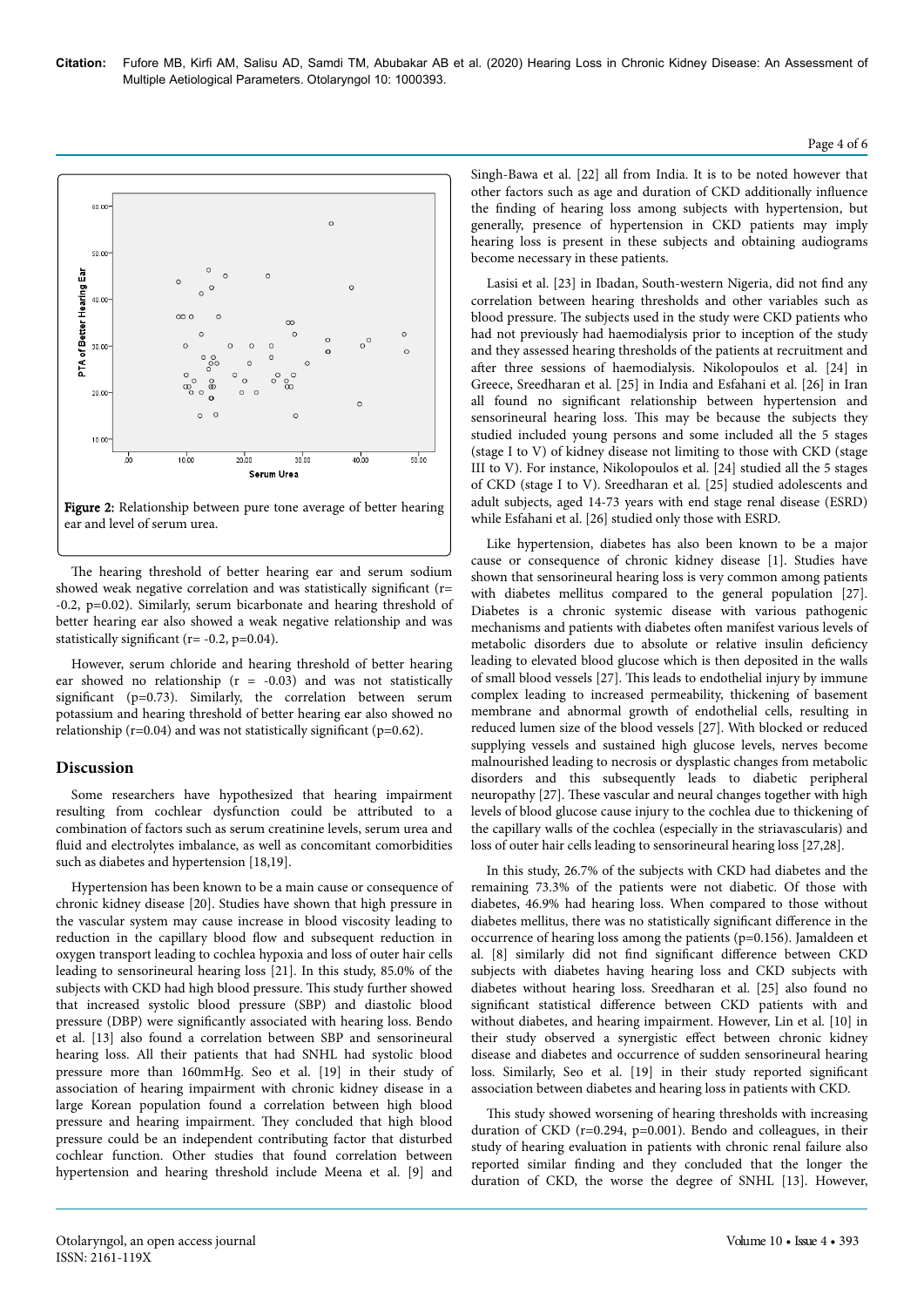## Sharma et al. [18] in their study found that there was no correlation between duration of CKD and hearing threshold and they concluded that deafness is an early phenomenon in patients with CKD and the deafness does not progress further with duration of the disease. Similarly, Reddy et al. [6] and Sam et al. [29] found no significant correlation between hearing loss and duration of CKD. Henrich et al. [30] in their study also showed no deterioration in hearing thresholds in 75.0% of the patients during a four-year follow up. They however, did not give any explanation as to why there was no correlation between hearing loss and duration of diagnosis of CKD.

Anaemia is a common complication of chronic kidney disease [31]. This study showed that the packed cell volume (PCV) tend to be negatively associated with hearing loss (i.e. the lower the packed cell volume, the higher the hearing loss). The correlation between PCV and pure tone average showed that there was moderately negative relationship and was statistically significant  $(r=0.461, p<0.001)$ . Sreedharan et al. [25] also reported negative correlation between PCV and hearing loss in patients with CKD. However, Reddy et al. [6] and Kusakari et al. [32] in their studies found no significant correlation between hearing loss and haemoglobin level. Available literature revealed that low packed cell volume can lead to decrease in blood supply to the inner ear which is highly sensitive to ischemic damage leading to cochlear dysfunction [33].

Studies have shown that hearing loss increases with increasing level of serum creatinine (decreasing GFR) in patients with CKD [19,34]. This current study showed that there was a moderately positive correlation between serum creatinine level and hearing threshold  $(r=0.510)$  and this was statistically significant (p<0.001). Lasisi et al. [23] in Ibadan, Nigeria in their study of effect of haemodialysis on the hearing function of patients with chronic renal failure also found a significant correlation between serum creatinine level and pure tone thresholds. Also, Seo et al. [19] in Korea in their study of association of hearing impairment with chronic kidney disease found a correlation between high level of serum creatinine and hearing impairment and they concluded that serum creatinine could be an independent factor contributing to cochlear dysfunction. Sreedharan and co-workers similarly found a correlation between hearing loss and serum creatinine level [25]. However, Reddy and colleagues, in their study of proportion of hearing loss in chronic renal failure found no significant correlation between hearing loss and serum creatinine level [6]. In their study, patients enrolled were not limited to those with CKD, rather all patients with renal disease (stage I to V) were enrolled; this may have resulted in the failure to find correlation between hearing loss and creatinine level. Furthermore, they included much younger age group in their study (15 years and above).

Although high blood urea has been suggested as possible factor that contribute to hearing acuity deterioration in subjects with chronic kidney disease, [34,35] this current study however found no correlation between serum urea and pure tone average among CKD patients. Reddy et al. [6] also found no significant correlation between hearing loss and serum urea level. Similarly, Bendo et al. [13] reported in their study that the increase level of serum urea and creatinine could not predict the occurrence of SNHL. Also, Kusakari et al. [32] Saeed et al. [35] and Somashekara et al. [36] in their different studies did not find any significant correlation between serum creatinine or urea level and hearing loss. However, Sreedharan and colleagues, in their study of hearing loss in chronic renal failure found a positive correlation between hearing loss and serum urea level [25].

## Other parameters that showed significant correlation with hearing loss in this study include serum sodium which showed weak negative relationship and serum bicarbonate which also revealed weak negative relationship. Somashekara et al. [36] also found a correlation between hearing loss and serum sodium. However, Saeed and colleagues, found no correlation between serum sodium and hearing loss [35]. The difference in methodology used, theirs being longitudinal study may explain the contrast between the findings in their study and this study. Furthermore, they studied only patients with stage 5 kidney disease. Generally however, Chronic kidney disease is characterized by disturbed sodium, potassium blood levels and this may result in poor coupling of energy from the stapes footplate to the hair cells [25]. Some studies have suggested that the degree of hearing impairment in CKD is directly related to the degree of hyponatremia [25].

However, this study found no correlation between serum chloride and serum potassium and hearing loss. Saeed et al. [35] and Somashekara et al. [36] found no correlation between hearing loss and serum chloride and potassium. However, Sreedharan et al. [25] found a negative correlation between hearing loss and serum potassium. They however studied only subjects with end stage renal disease.

# **Conclusion:**

This study found that longer duration of CKD, elevated systolic and diastolic blood pressure, elevated serum creatinine, low packed cell volume and low levels of serum sodium and bicarbonate are strong factors affecting hearing thresholds in patients with CKD while diabetes mellitus, serum urea, chloride and potassium were not found to be significant factors affecting hearing acuity of patients with CKD.

# **Financial Support/Sponsorship:**

No Funding

# **Conflict of Interest:**

None

# **References**

- 1. Ibrahim BC, Amali MA, Isah UA, Michael SO, Ramada AM. (2015) Demographic characteristics and causes of chronic kidney disease in patients receiving hemodialysis at IBB Specialist Hospital Minna, Niger State, Nigeria. J Med Medical Res 3:21-26.
- 2. [Stanifer J, Jing B, Tolan S, Helmke N, Mukerjee R, et al. \(2014\) The](https://doi.org/10.1016/S2214-109X(14)70002-6) [epidemiology of chronic kidney disease in sub-Saharan Africa: a](https://doi.org/10.1016/S2214-109X(14)70002-6) [systematic review and meta-analysis. Lancet Glob Health 2:174-181.](https://doi.org/10.1016/S2214-109X(14)70002-6)
- 3. [Venkatachalam MA, Griffin KA, Lan R, Geng H, Saikumar P, et al. \(2010\)](https://doi.org/10.1152/ajprenal.00017.2010) [Acute kidney injury: a springboard for progression in chronic kidney](https://doi.org/10.1152/ajprenal.00017.2010) [disease. Am J Physiol Renal Physiol 298:1078-1094.](https://doi.org/10.1152/ajprenal.00017.2010)
- 4. Matovinović MS. (2009) Pathophysiology and Classificatrion of Kidney Diseases. J Int Fed ClinChem Lab Med 20:1-10.
- 5. Odubanjo MO, Okolo CA , Oluwasola AO, Arije A. (2011) End-Stage Renal Disease in Nigeria: An Overview of the Epidemiology and the Pathogenetic Mechanisms. Saudi J Kidney Dis Transpl 22:1064-1071.
- 6. Reddy EK, Surya Prakash DR, Rama Krishna MG. (2016) Proportion of hearing loss in chronic renal failure: Our experience. Indian J Otol 22:4-9.
- 7. Thodi C, Thodis E, Danielides V, Pasadakis P, Vargemezis V. (2006) Hearing in renal failure. Nephrol Dial Transplant 21:3023-3030.
- 8. [Jamaldeen J, Basheer A, Sarma A, Kandasamy R. \(2015\) Prevalence and](https://doi.org/10.4066/AMJ.2015.2258) [patterns of hearing loss among chronic kidney disease patients](https://doi.org/10.4066/AMJ.2015.2258) [undergoing haemodialysis. Australian Med J 8:41-46.](https://doi.org/10.4066/AMJ.2015.2258)

#### Page 5 of 6